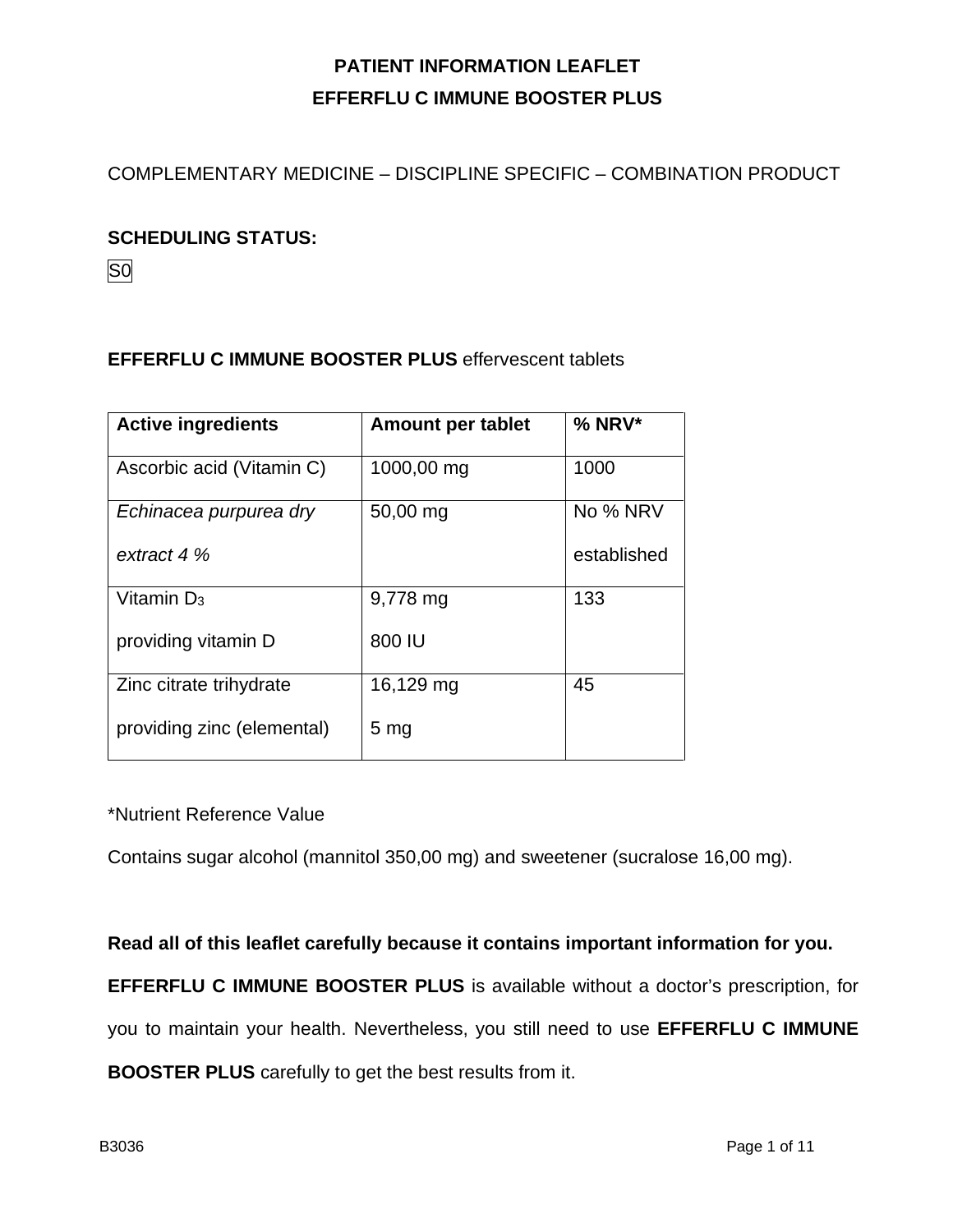- Keep this leaflet. You may need to read it again.
- Do not share **EFFERFLU C IMMUNE BOOSTER PLUS** with any other person.
- Ask your pharmacist if you need more information or advice.

#### **What is in this leaflet**

- 1. What EFFERFLU C IMMUNE BOOSTER PLUS is and what it is used for
- 2. What you need to know before you take EFFERFLU C IMMUNE BOOSTER PLUS
- 3. How to use EFFERFLU C IMMUNE BOOSTER PLUS
- 4. Possible side effects
- 5. How to store EFFERFLU C IMMUNE BOOSTER PLUS
- 6. Contents of the pack and other information

#### **1. What EFFERFLU C IMMUNE BOOSTER PLUS is and what it is used for**

**EFFERFLU C IMMUNE BOOSTER PLUS** is uniquely formulated to assist in providing support of normal immune function and promoting physical well-being, with antioxidant properties.

# **2. What you need to know before you take EFFERFLU C IMMUNE BOOSTER PLUS**

### **Do not take EFFERFLU C IMMUNE BOOSTER PLUS:**

• if you are hypersensitive (allergic) to ascorbic acid, *Echinacea purpurea*, zinc, plants of the *Asteraceae (Compositae)* family, vitamin D or to any of the other ingredients of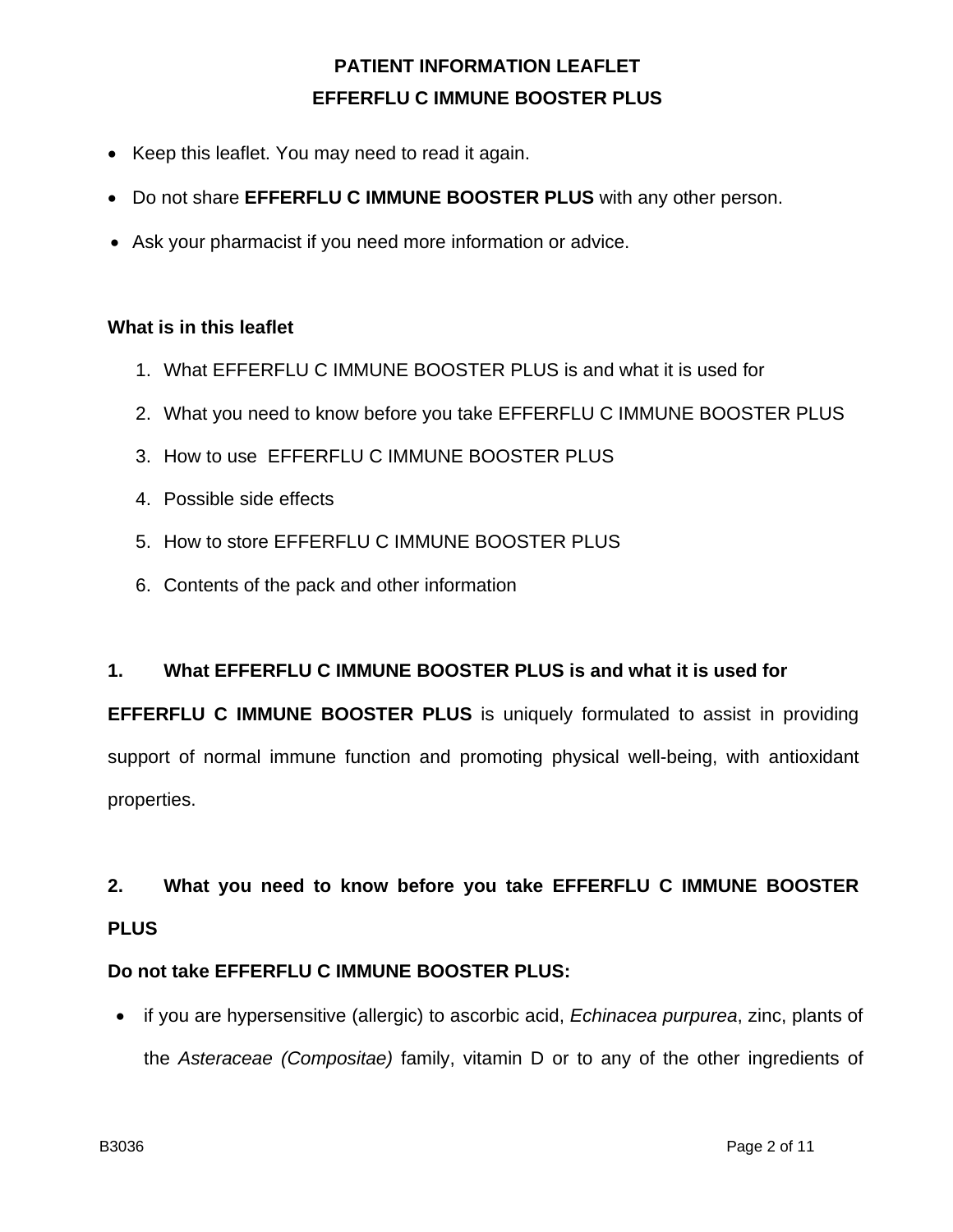# **EFFERFLU C IMMUNE BOOSTER PLUS** (see **What EFFERFLU C IMMUNE BOOSTER PLUS contains**)

- if you have kidney stones or high oxalate levels in your urine
- if you have genetic blood disorder called thalassaemia major, or sickle cell disease
- if you have a hereditary disease associated with an excess of iron in the body
- if you have kidney problems
- if you have tuberculosis (TB)
- if you have collagenases (a rare skin disorder)
- if you have multiple sclerosis (MS), a disease of the nervous system
- if you have HIV/AIDS
- if you have an autoimmune disorder (a disease where the body's immune system attacks healthy cells)
- if you have leukosis (a severe blood disease)
- if you have diseases and/or conditions resulting in hypercalcaemia or hypercalciuria
- if you have vitamin D toxicity.

**EFFERFLU C IMMUNE BOOSTER PLUS** should not be given to children below 12 years of age.

#### **Take special care with EFFERFLU C IMMUNE BOOSTER PLUS:**

if you have diabetes (too much sugar in your blood), since ascorbic acid may interfere with your blood sugar level readings.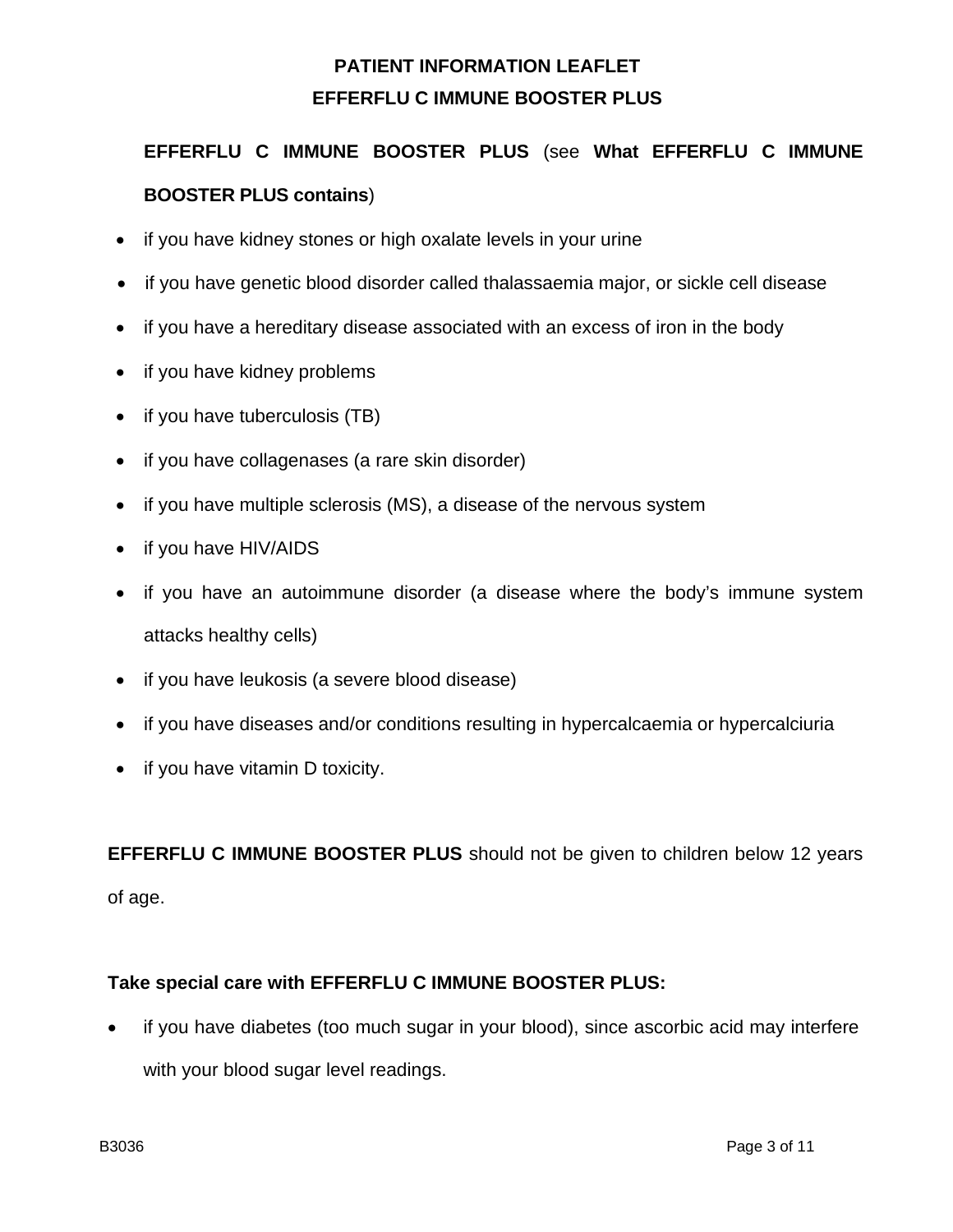- if you take high doses of ascorbic acid (vitamin C) for a long time, you may develop a tolerance to vitamin C, as contained in **EFFERFLU C IMMUNE BOOSTER PLUS**, which could result in symptoms of deficiency when ascorbic acid (vitamin C) intake is reduced to the normal dose.
- if you take **EFFERFLU C IMMUNE BOOSTER PLUS** for a long time, high doses of zinc can lead to copper deficiency with associated blood disorders.
- if you have laboratory tests on your blood, faeces or urine, you should inform your healthcare provider that you are taking **EFFERFLU C IMMUNE BOOSTER PLUS**, as results could be affected.

### **Other medicines and EFFERFLU C IMMUNE BOOSTER PLUS:**

Always tell your healthcare provider if you are taking any other medicine (this includes complementary or traditional medicines).

Tell your healthcare provider if you are taking any of the following medicines:

- desferrioxamine (used as an antidote to treat iron overload or poisoning)
- indinavir (an antiretroviral used in treatment of HIV/AIDS)
- cyanocobalamin (vitamin b12)
- disulfiram (used to treat alcoholism)
- antacids (used to treat heartburn and indigestion)
- oral contraceptives ('the pill')
- warfarin (used to treat and prevent blood clots)
- immunosuppressant medicines (used to suppress or reduce the strength of the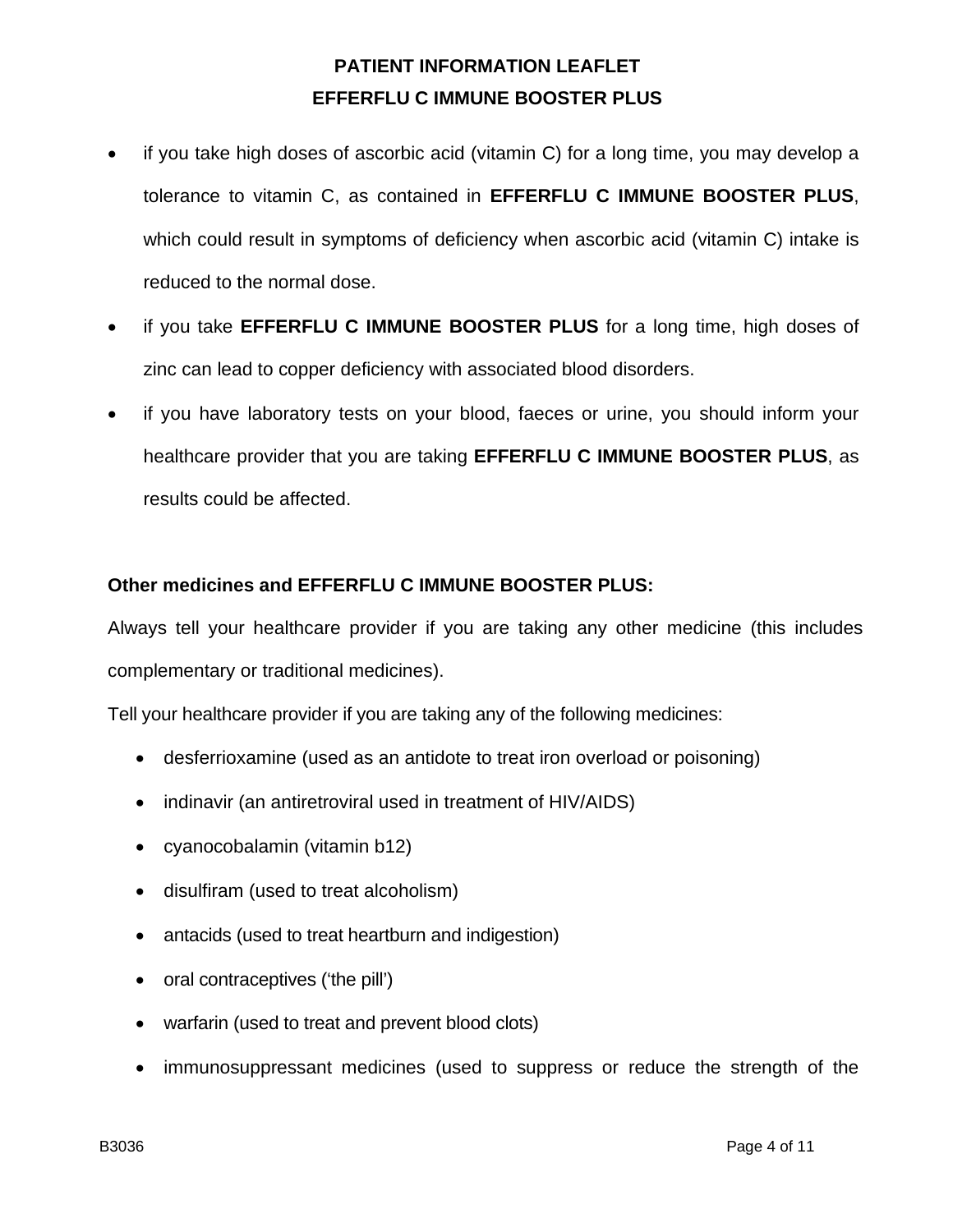body's immune system) such as basiliximab, azathioprine, corticosteroids, ciclosporin, daclizumab, muromonab, mycophenolic acid, mycophenolate, mofetil, sirolimus and tacrolimus

- amiodarone (used to treat irregular heartbeat)
- methotrexate (used in the treatment of rheumatoid arthritis)
- ketoconazole (an antifungal medicine)
- copper containing medicines
- antibiotic medicines such as ciprofloxacin, other fluoroquinolones and tetracyclines
- thiazide diuretics (water tablets)
- phenytoin (used to prevent and control seizures)
- barbiturates (used to help you relax, help you sleep and control seizures)
- glucocorticoid steroids (used to treat allergies and asthma)
- cholestyramine (used to lower high cholesterol levels in the blood)
- rifampicin (antibiotic to treat tuberculosis)

#### **Driving and using machines:**

**EFFERFLU C IMMUNE BOOSTER PLUS** may influence your ability to drive or use machines, as dizziness and drowsiness are side effects. Caution is advised on performing these tasks until you know how **EFFERFLU C IMMUNE BOOSTER PLUS** affects you.

#### **EFFERFLU C IMMUNE BOOSTER PLUS contains mannitol.**

**EFFERFLU C IMMUNE BOOSTER PLUS** contains mannitol which may have a laxative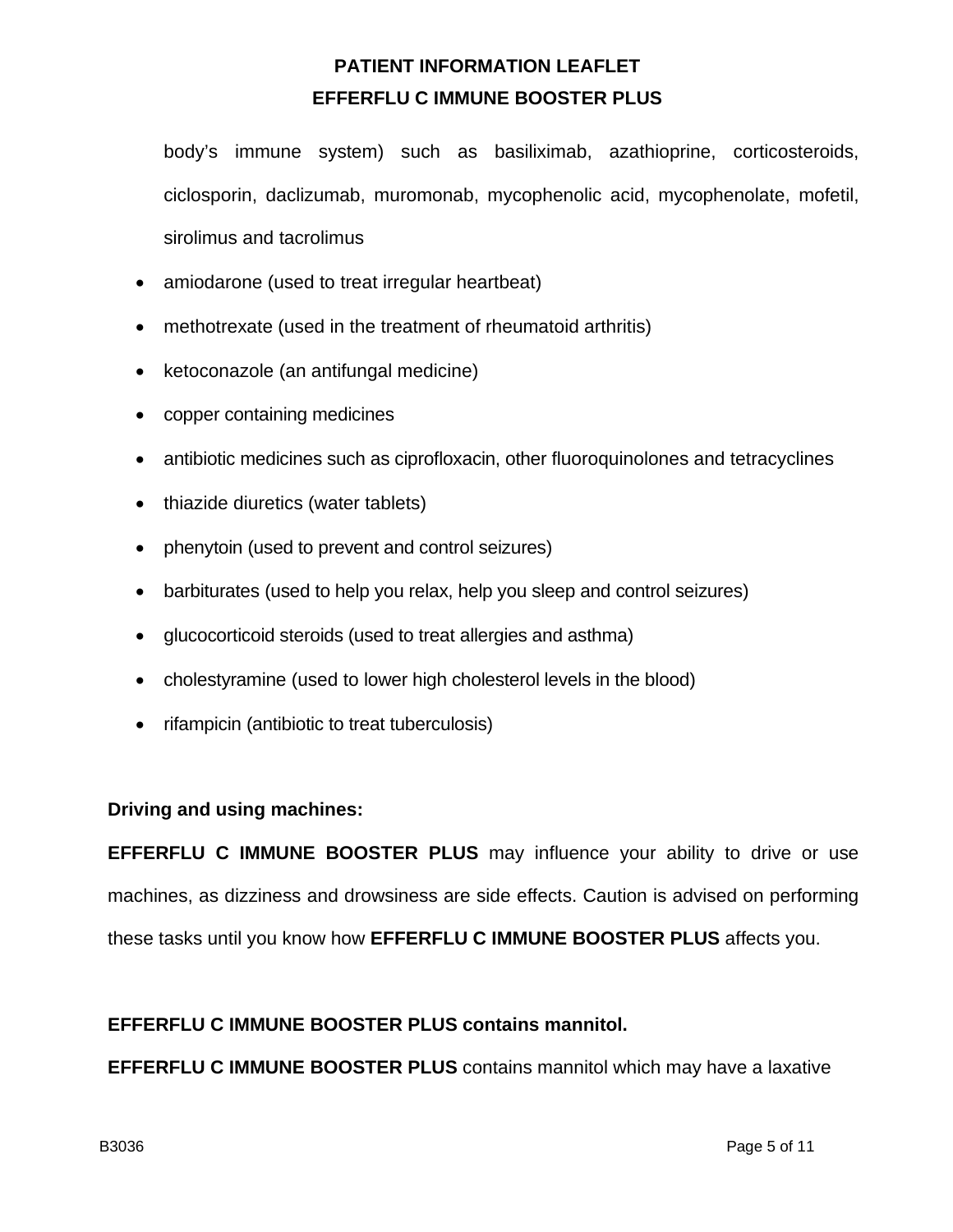effect.

If you have been told that you have an intolerance to some sugars, you should not take

### **EFFERFLU C IMMUNE BOOSTER PLUS**.

### **3. HOW TO TAKE EFFERFLU C IMMUNE BOOSTER PLUS:**

Do not share medicines prescribed for you with any other person.

Always take **EFFERFLU C IMMUNE BOOSTER PLUS** exactly as instructed in this leaflet.

You should check with your doctor or pharmacist if you are unsure.

The usual dose is one tablet daily, dissolved in half to one glass of water, and consumed immediately.

It is recommended that **EFFERFLU C IMMUNE BOOSTER PLUS** be dissolved in cold water for a more pleasant taste.

### **If you take more EFFERFLU C IMMUNE BOOSTER PLUS than you should:**

In the event of overdosage, consult your doctor or pharmacist. If neither is available, contact the nearest hospital or poison control centre.

Symptoms of overdosage include nausea, vomiting, dehydration, thirst, constipation, muscle weakness, fatigue, irregular heartbeat, stomach cramps, diarrhoea, lack of coordination, dizziness, kidney stones and blood disorders.

### **If you forget to take a dose of EFFERFLU C IMMUNE BOOSTER PLUS:**

Take the missed dose as soon as you remember. If it is almost time for your next dose, skip the missed dose and take the next intended one. Do not take a double dose to make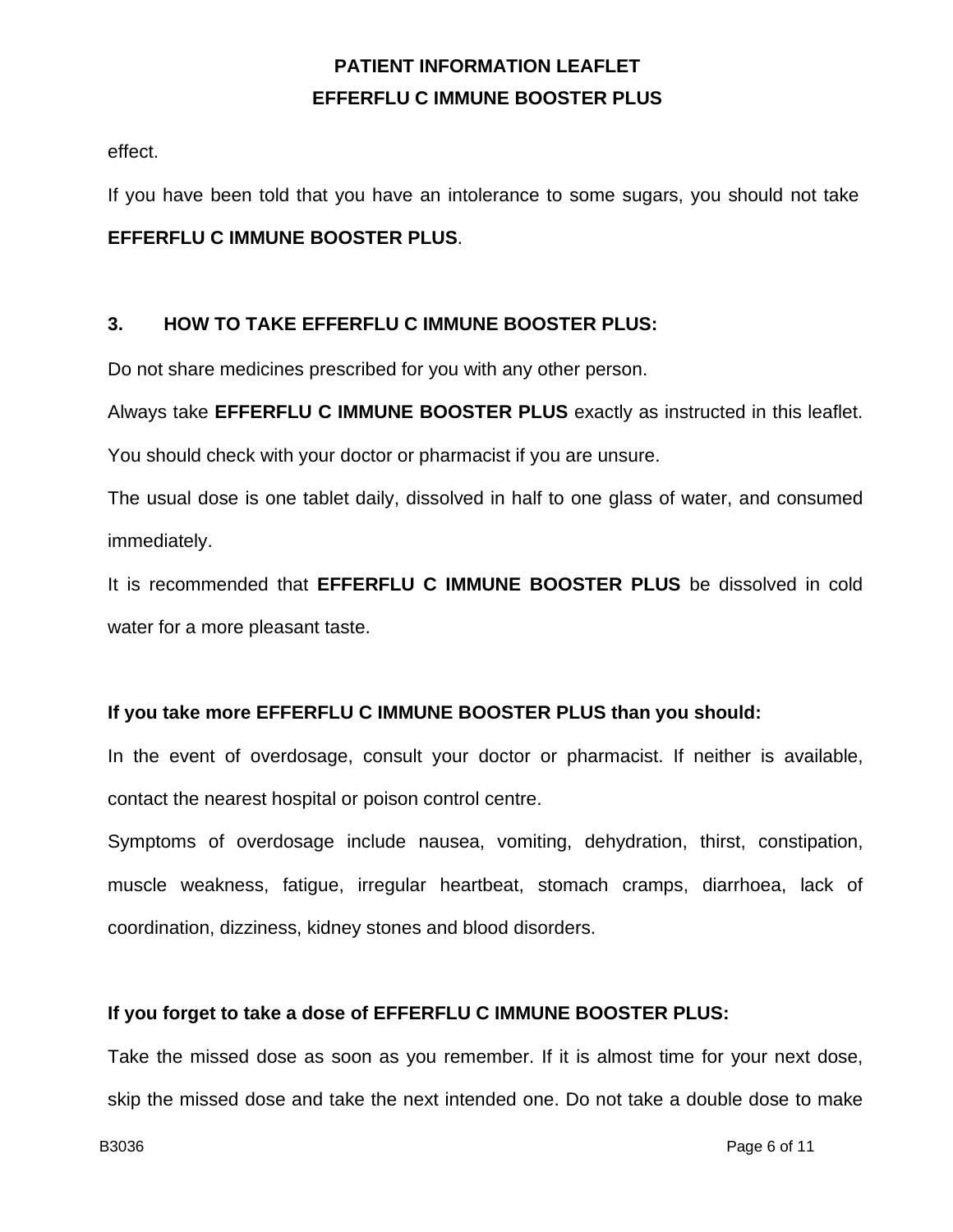up for the missed dose.

### **4. POSSIBLE SIDE EFFECTS:**

**EFFERFLU C IMMUNE BOOSTER PLUS** can have side effects.

Not all side effects reported for **EFFERFLU C IMMUNE BOOSTER PLUS** are included in this leaflet. Should your general health worsen, or if you experience any untoward effects while taking **EFFERFLU C IMMUNE BOOSTER PLUS**, please consult your healthcare provider for advice.

If any of the following happens, stop taking **EFFERFLU C IMMUNE BOOSTER PLUS** and tell your doctor immediately or go to the casualty department at your nearest hospital:

- swelling of the hands, feet, ankles, face, lips, mouth or throat, which may cause difficulty in swallowing or breathing
- rash or itching.

These are all very serious side effects. If you have them, you may have had a serious allergic reaction to **EFFERFLU C IMMUNE BOOSTER PLUS**. You may need urgent medical attention or hospitalisation.

Tell your doctor immediately or go to the casualty department at your nearest hospital if you notice any of the following:

• Stevens-Johnson syndrome (begins with flu-like symptoms, followed by a painful red or purplish rash that spreads and blisters)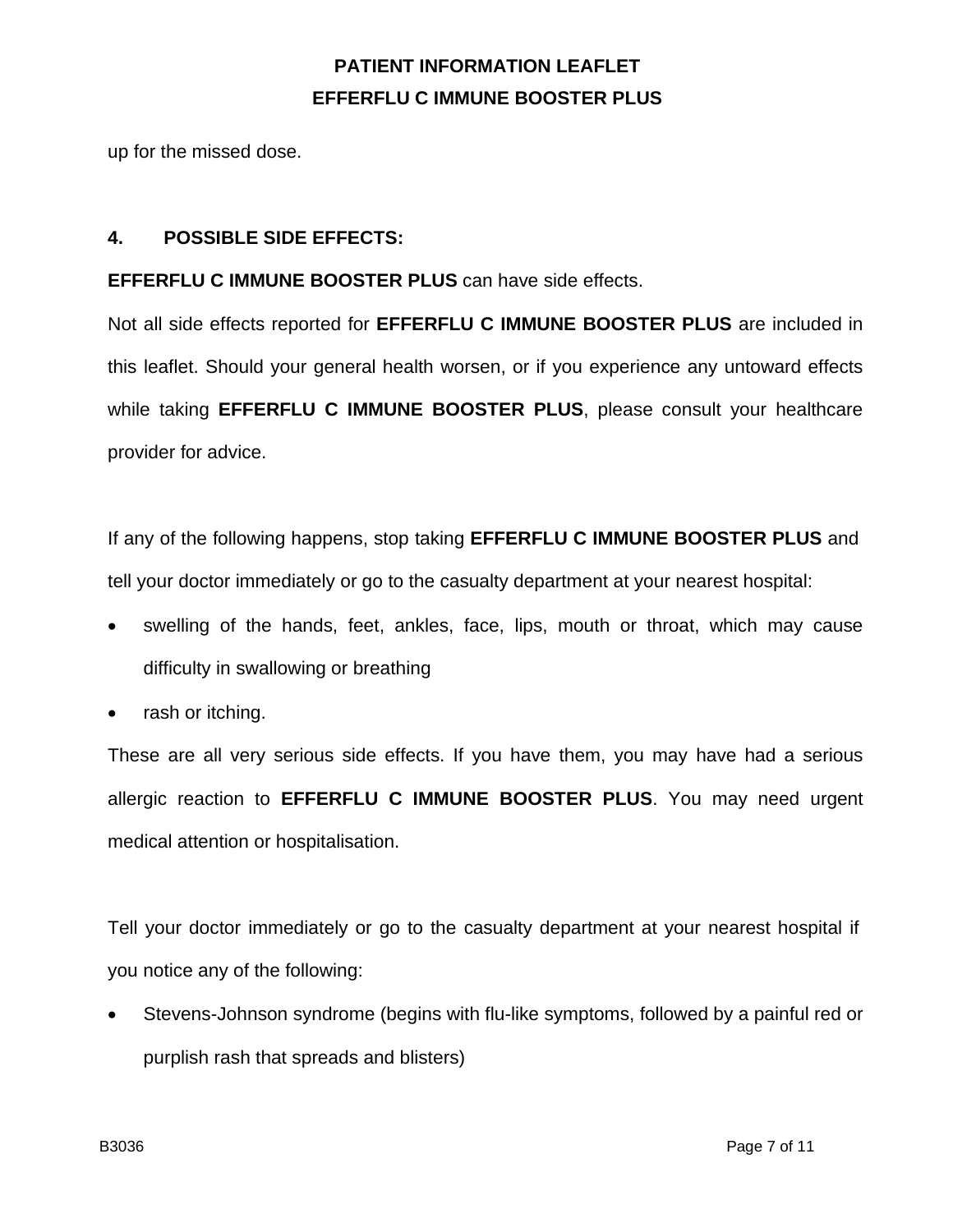impaired kidney function (symptoms may include fever, abdominal or lower back pain, nausea, vomiting, fatigue or muscle weakness).

These are all serious side effects. You may need urgent medical attention.

Tell your doctor if you notice any of the following:

Less frequent side effects:

• inflammation of the oesophagus (heartburn, bloating and belching, acid reflux), intestinal obstruction (severe abdominal pain, nausea, vomiting, inability to pass wind or stool).

Side effects of unknown frequency:

- blood disorders which can only be detected by blood tests
- reduction in blood pressure (dizziness, fainting, blurred vision, nausea, lack of concentration)
- increased infection as a result of your immune system not working properly
- dizziness, drowsiness, headache
- shortness of breath, breathing difficulties
- abdominal pain, indigestion, nausea, vomiting, stomach cramps, diarrhoea, gastric irritation and other gastrointestinal disturbances, flatulence, metallic taste in the mouth
- skin-related reactions, redness of the skin, rash, severe itching, hives
- mild increase in urination, kidney stones (symptoms include severe pain in the side and back, persistent need to urinate, pain on urination, pink, red or brown urine, nausea,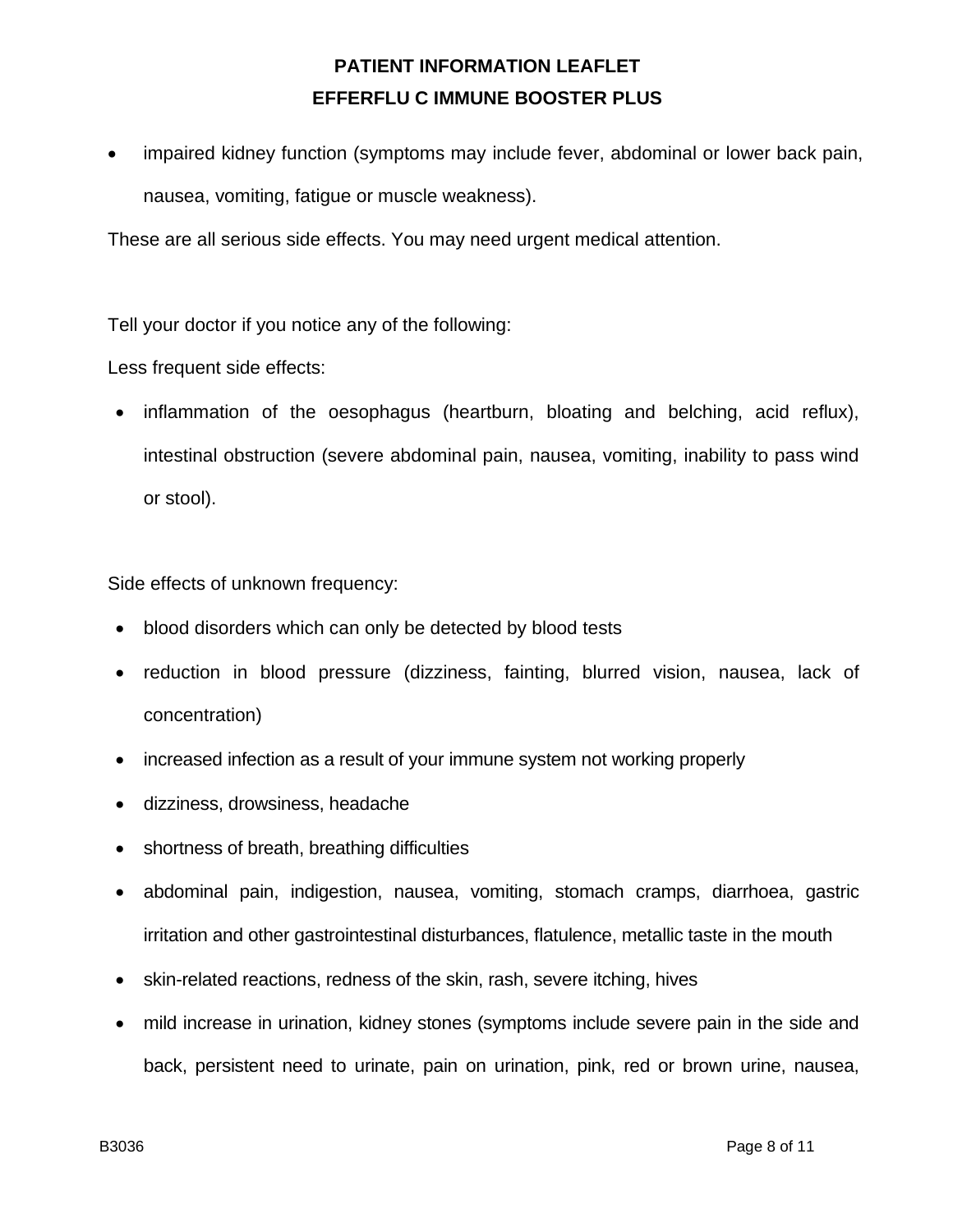vomiting, fever and chills)

• interference with laboratory tests for blood, urine and faeces

If you notice any side effects not mentioned in this leaflet, please inform your doctor or pharmacist.

### **Reporting of side effects**

If you get side effects, talk to your doctor or pharmacist. This includes any possible side effects not listed in this leaflet. You can also report side effects to SAHPRA via the "**6.04 Adverse Drug Reporting Form**", found online under SAHPRA's publications: https://www.sahpra.org.za/Publications/Index/8. By reporting side effects, you can help provide more information on the safety of **EFFERFLU C IMMUNE BOOSTER PLUS**.

#### **5. How to store EFFERFLU C IMMUNE BOOSTER PLUS**

Store all medicines out of reach of children.

Store at or below 25 °C in a cool, dry place.

Protect from light and moisture.

Store in the original container and keep lid of polypropylene container tightly closed when not in use.

Do not use after the expiry date stated on the tube and carton.

Return all unused medicine to your pharmacist.

Do not dispose of unused medicine in drains or sewerage systems (e.g. toilets).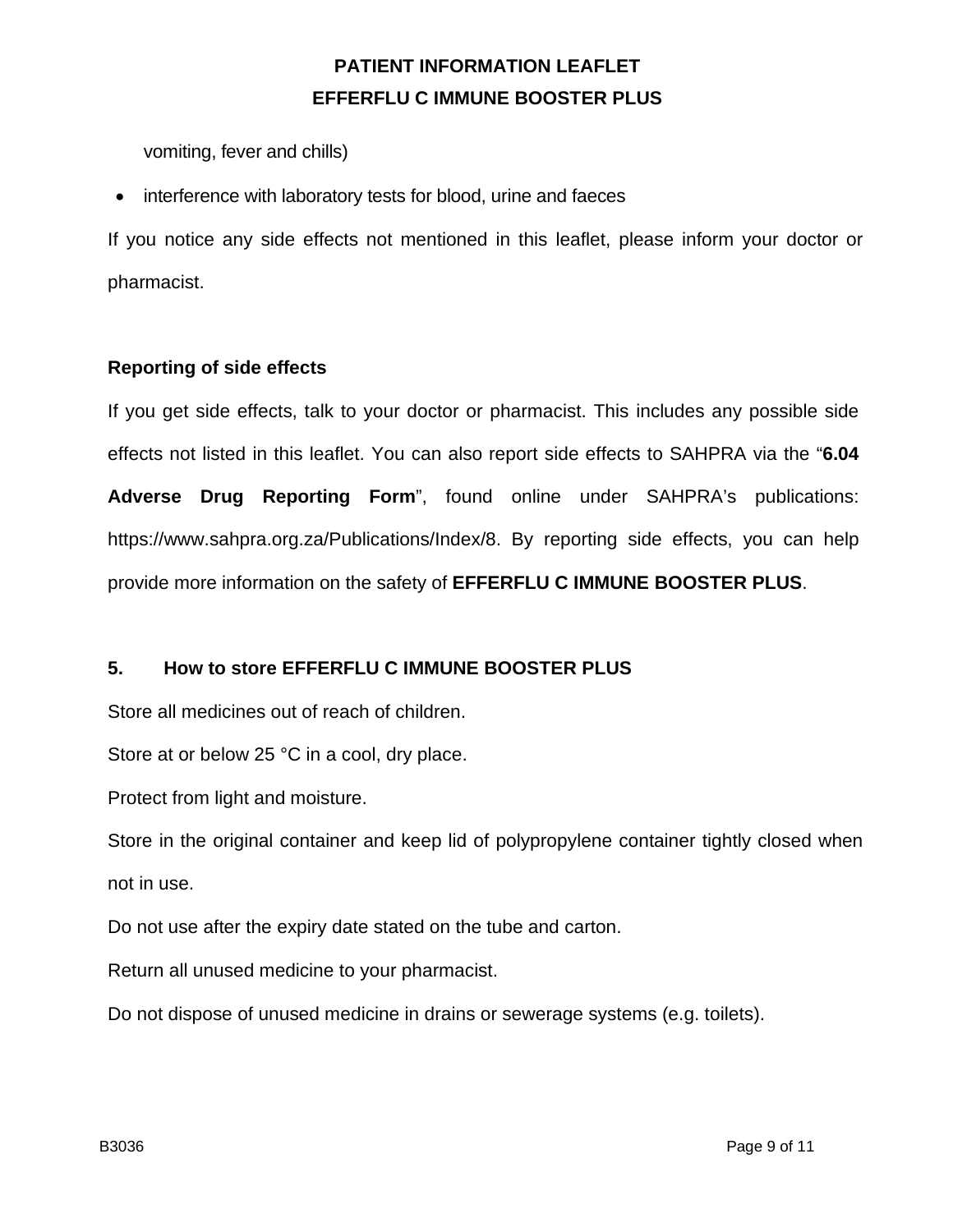### **6. Contents of the pack and other information**

#### **What EFFERFLU C IMMUNE BOOSTER PLUS contains**

*The active substances are:*

Vitamin C (ascorbic acid), zinc citrate trihydrate, *Echinacea purpura* and Vitamin D.

EFFERFLU C IMMUNE BOOSTER PLUS contains sugar alcohol (mannitol) and sweetener (sucralose).

*The other ingredients are:*

Red beet juice powder, riboflavin 5 phosphate sodium, citric acid anhydrous, sodium bicarbonate, tangerine flavour NJ0118D1, orange flavour J1431 and PEG 6000.

### **What EFFERFLU C IMMUNE BOOSTER PLUS looks like and contents of the pack**

**EFFERFLU C IMMUNE BOOSTER PLUS** effervescent tablets are round flat, speckled beige to light pink, smooth, cylindrical, bevelled edge tablets. An orange coloured solution is produced when the tablets are dissolved in water.

**EFFERFLU C IMMUNE BOOSTER PLUS** effervescent tablets are packed in polypropylene tubes of 20, closed with a polyethylene stopper equipped with a silica gel drying agent. The polypropylene tube is inserted into a cardboard carton with an information leaflet.

### **Holder of Certificate of Registration**

Pharma Dynamics (Pty) Ltd

1<sup>st</sup> Floor, Grapevine House, Steenberg Office Park

Silverwood Close